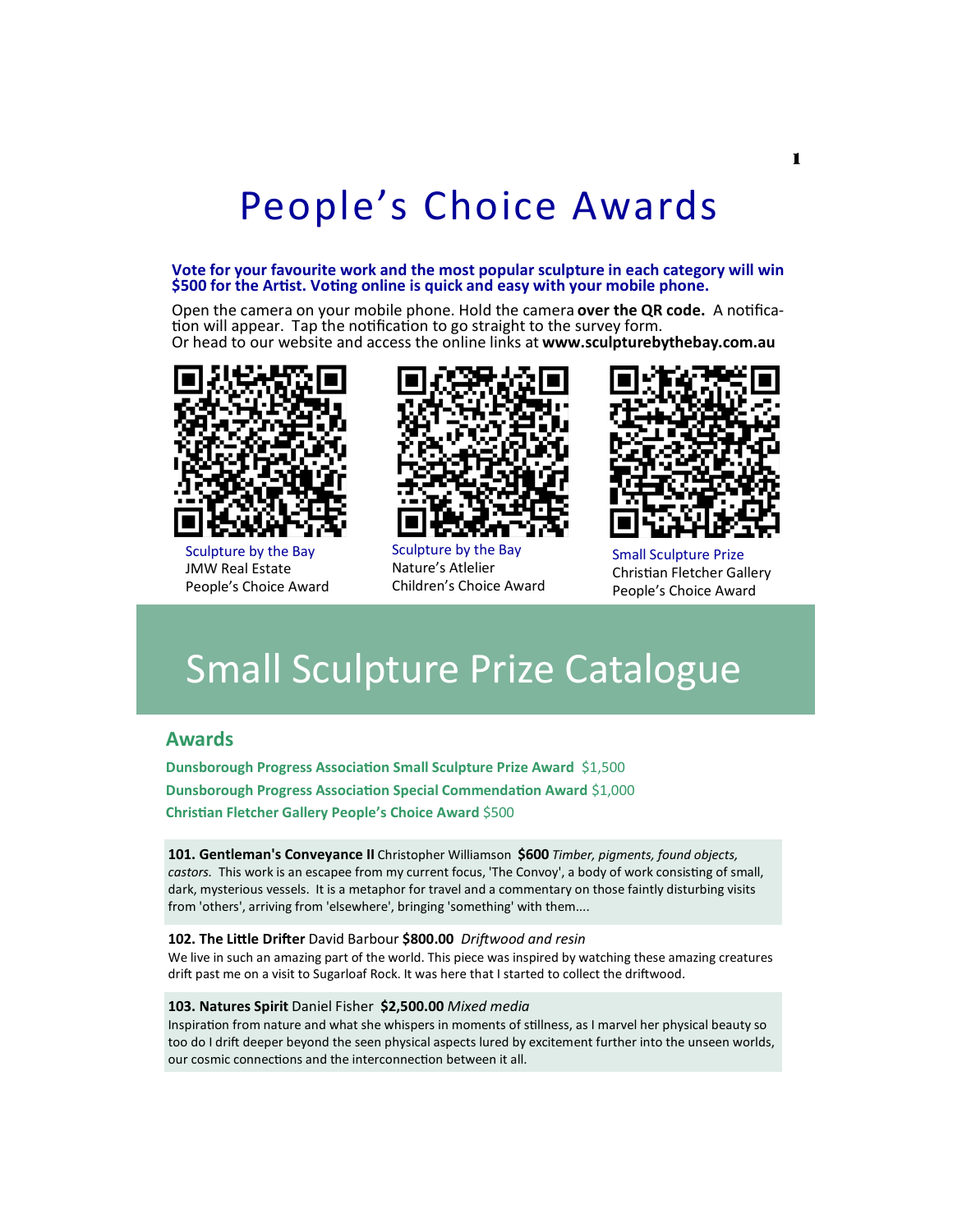#### **104. Two Maggies and Kookaburra Face Off** Tony Pankiw **\$1,500.00** *Aluminium plate*

A Face Off between the Western Australian Magpie and the eastern import Kookaburra not native to Western Australia but much loved. Both guard their territory with songs – you choose who has the best song.

#### **105. Duet** Richard Aitken **\$950.00** *Burnt timber, metal*

Duet explores our natural intuition to sing. Most of us would love to do it, but we are not all necessarily that comfortable singing out where others may hear us.

**106. Cephalopod Brilliance** Carol Clitheroe **\$550.00** *Clay, copper, found glass lampshade, LED lights.* I have always loved the octopus and am constantly amazed at their intelligence. They are so fluid and graceful in their movements. It is a wonderful creature.

**107. Dichotomy** Merle Davis **\$950.00** *Salvaged fishing rope , net , twine, plastic beach detritus* My despair in finding masses of plastic fishing and household debris washed up on our beaches is tempered by my artist love of its colours and fibres that I can use to create my textile form.

**108. Variegated Shell** Val Hornibrook **\$450.00** *Felting making techniques using merino wool, 100% hand dyed silk, fishing line.* Beach combing after a winter storm this rather rare and unusual shaped shell was washed upon the shore, an outer shell that is edged and patterned in variegated colours. Shell is firm but soft to touch as it shimmers in the sunlight.

#### **109. The Delight Within** Kate Hopkinson **\$460.00** *Ceramics*

Given the extraordinary journey of the past year, this piece reflects on how you can find beauty within. Changing focus can allow you to view your perceived self and environment in a new, positive light.

#### **110. Visual Music** Simon Youngleson **\$2,990.00** *Blue stone base, bronze sculpture*

This work embodies the resonating sequence of pentagonal ratio's embedded in the human form. The sculpture is conceived as two perpendicular blades, which set up a complex sequence of ratios in relation to each blade and the other. It is a measure of human scale.

#### **111. Mudcrab** Janet Nixon **\$1,800.00** *Bronze*

I felt the strength and agility of the impressive mud-crab was represented well in silicone bronze. This medium lends itself well to replicating the sturdy exoskeleton, yet still allowing the visual illusion of movement.

#### **112. Eddie the Echidna** John Sanders **\$1,200.00** *Scrap metal*

The Echidna is small and protected by sharp spines. They can survive predators but struggle with environmental issues, mainly loss of Habitat.

#### **113. Koonac Claw** Ryan Shaw **\$400.00** *Steel wire, sheet metal, river stones*

The Koonac - Cherax preissii, is one of over 140 species of freshwater crayfish native to Australia. The shell is constructed of steel wire and sheet metal. The interior is filled with river stones found in the Koonac's natural habitat.

### **114. Bare Bones** Sarah Green **\$600.00** *Red raku clay, glaze, sea glass*

I feel it in my bones. Emotional and elemental forces secretly carve out an ineradicable record. They are the last remaining testimony.

#### **115. Strange Yet Fascinating!** Emma Headley **\$119.00** *Aluminium cans, paperclips*

Created by using recycled materials, mainly aluminium cans. The other item that I have used are paper fasteners. This work represents my interest with using discarded materials that once had another use. I have transformed aluminium drink cansto construct this oddly shaped, colourful, and bold abstract art piece.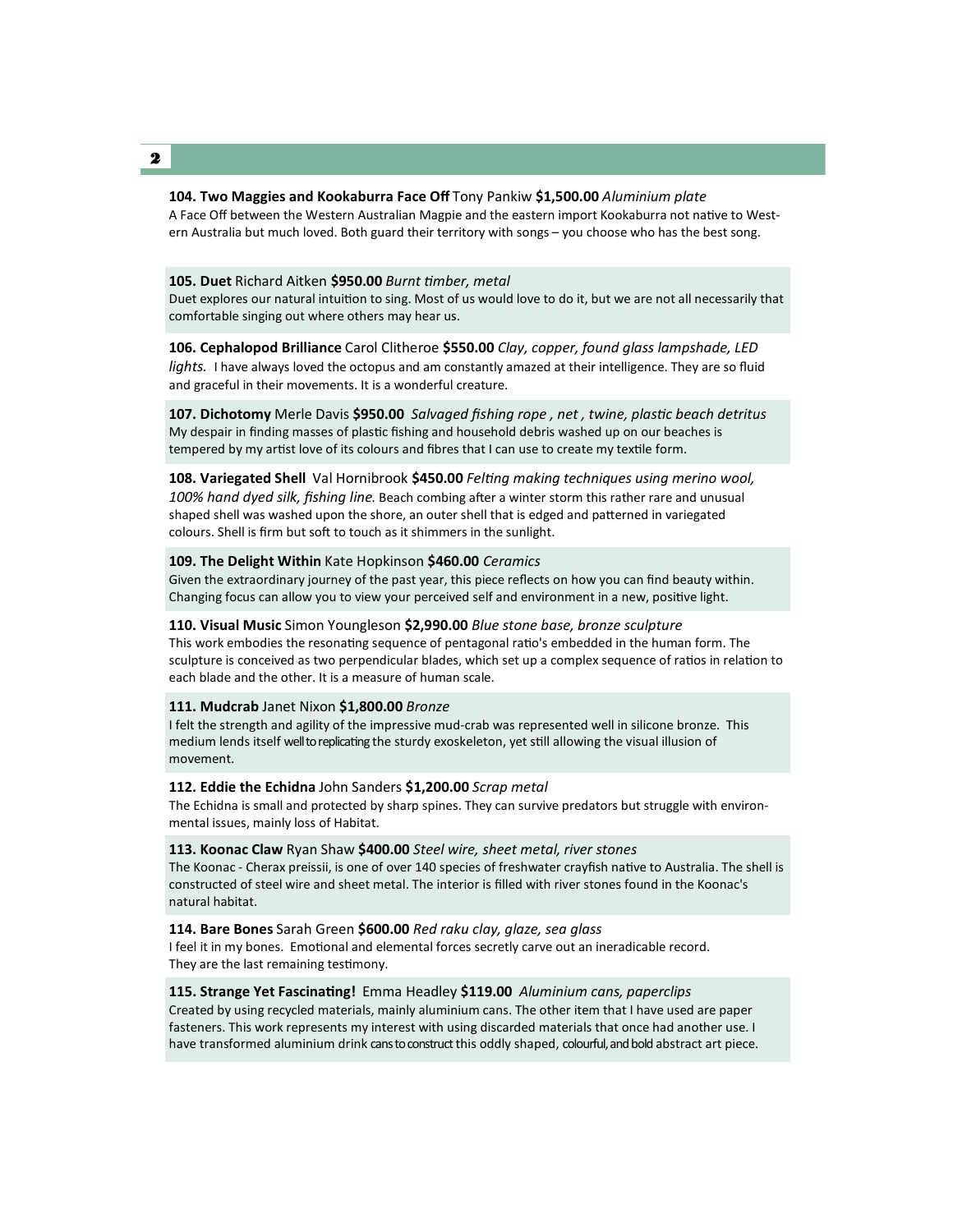**116. Elvis has left the building** Lesley Barrett **\$800.00** *Steel, plaster, bronze , acrylic paint* Some people just don't shut the door when they leave ...and that chilly little draft just creeps on in.

#### **117. Gaia Sphere** Vince Austin **\$9,800.00** *Recycled materials*

Most of the main construction is from brass, copper, wood and steel harvested from water boilers and bicycles. Additional items included a lens and an iris from a microscope made from resin, plastic and glass. Created from 100% recycled materials and found items, annealed, beaten to form, welded and riveted. With it's earthy Steampunk palate of wood, brass, copper and steel, this work references the inter-connected nature of planet Earth as a mechanism of logic.

**118. Adventures in the Deep** Nerissa Jayne **\$280.00** *Resin, acrylic paint, shells, sand, driftwood*  Inspired by the human curiosity to discover the hidden wonders of the sea. Featuring divers, hand painted in separate layers of resin, exploring the awe-inspiring treasures of ocean. Sitting in a piece of weathered Jarrah, showcasing the beauty and art created in nature.

**119. Separate Yet Connected** Sue Smorthwaite **\$750.00** *Wire armature, handmade merino wool felt, silks, wire.* With family stretched around the world, with the aid of modern technologies, we can be "connected" to one another as much as we want or need to be. COVID lockdowns have brought into stark focus our reliance on this technology, but as time goes on and the restrictions on movement continue, it exposes how desperate we all are for physical contact with family and friends. This work shows the joy of two people physically meeting, contrasting with the limited and passive connection afforded by the wires.

**120. Flying Fish Fantastical** Anne Gee and Alan Meyburgh **\$2,000.00** *Recycled wood, steel, cloth* With a surge of excitement the fantastical flying fish emerge from the ocean, wings outstretched to capture the sunshine as they sparkle and soar above the glistening sea.

#### **121. Deborah** David Johansen **\$2,000.00** *Bronze, wood*

Deborah embodies the qualities of a woman in a tranquil, meditative pose. Sculptured in clay and cast in bronze by the artist using the lost wax method.

#### **122. Just One More Gumnut…** James Horsley **\$1,000.00** *Mild steel* Don't mind me, just workin' on my dad bod.

**123. Whale's Tale** Hilda (Tich) Dixon **\$390.00** *Ceramic, found objects* This work reflects on the narrative of Jonah and the Whale's Tale.

#### **124. Buffalo Sports Day** Greg Banfield **\$990.00** *Jarrah timber, copper*

All of our students at Pantapin took part in the small school athletics day at Mt Walker ... all five of us. I was 10, and in my age group there was no one else.

**125. Torn In Two** Steve Bullock **\$500.00** *Recycled sheet metal, plate, small chain, hooks, round bar, pipe* Tarnished or polished, the heart can endure the pain.

#### **126. Trimordial** Tony Davis **\$2,000.00** *Western Australia native hardwoods*

Wood, like ancient eroded landforms, archives time and place; to unravel and decipher this primordial history is to understand our place in the cosmos .

**127. Fight of the Stallions** Chris Tate **\$695.00** *Recycled tin, wire armature, copper wire, sandstone*  Constructed of old, rusted tin food containers that were collected from a Midwest cattle station and sewn onto a wire armature using fine, copper wire. The sandstone base was collected from a beach in Broome.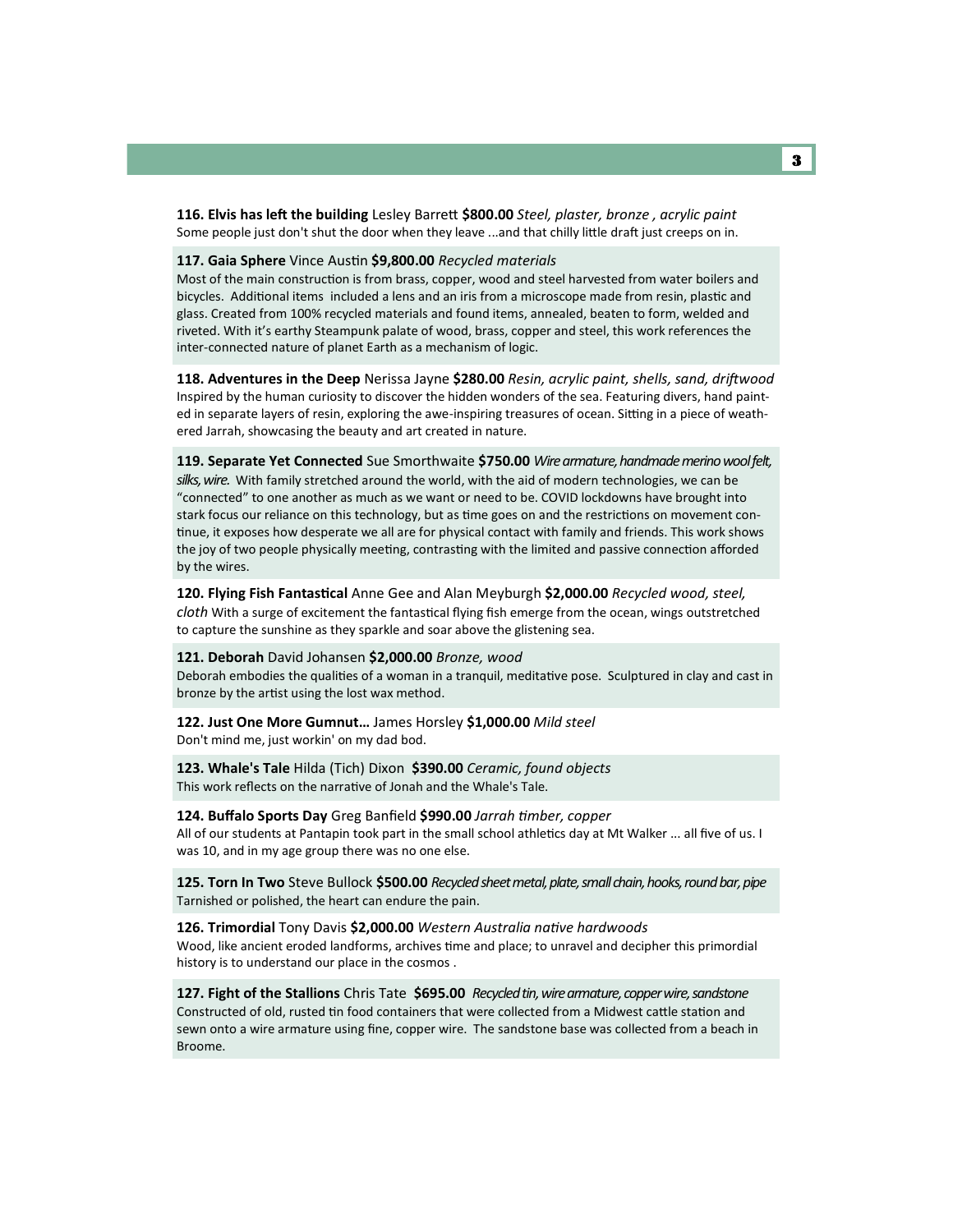#### **128. Triplets** Lily Mercer **\$850.00** *Porcelain*

Rarer than giant pandas, the numbat is our faunal emblem and is critically endangered. This work was inspired by triplets orphaned after their mother was killed by a raptor in the wild. They have been successfully rescued and are in Perth Zoo.

**129. Casting with Nature - Termites I** Paul Fontanini **\$750.00** *Cast aluminum, York Gum Burl* This work was created by pouring molten Aluminium into a fragment of Termite mound. It shows the incredible artistry in Nature.

#### **130. Reclining Figure** Chris Harding **\$285.00** *Bone, timber*

I was struck by the fluid forms of an old kangaroo bone found while out walking. There were suggestions of a figure in repose, which the stained, rock like material gradually released through carving and polishing.

**131. I Once was a Tree** Steve Pease **\$800.00** *Cardboard, recycled glass, gold leaf , gilding metal*  It is easy to forget that paper and cardboard were once a majestic tree. The Paperless Society now consumes more paper than any other time in our history. One of our greatest challenge is to Reuse, Renovate, Repurpose or Recycle renewable materials.

#### **132. Tiers** Nita Pratt **\$145.00** *Hebel (weatherproof)* An overflow of life.

**133. Solitary Peace** Greg James **\$3,800.00** *Bronze* This work uses the stylised interpretation of the Peace Dove to suggest the state of being at peace with ones' self.

**134. That Space** Brenda Ellen **\$440.00** *Kiln formed glass, sandblasted detail* Two energies, drawn together. No need to touch. That space between, electric with anticipation. Hovering united. Tension, love or confrontation. That space, pure, raw and powerful.

#### **135. Steel Hope** Corinne Berset **\$750.00** *100 % recycled steel, paint*

When the steel looks like a stone, like a Karijini rock formation. When the steel becomes soft, like a beautiful flower. Creating a symbol of resilience and patience. It is life winning over in hard conditions, like us little humans fighting Covid-19.

**136. Seeing Double** Dennis Wilson **\$1,500.00** *Recycled wine barrel hoops, scrap metal, mirror*  The territorial male Blue Wren is often spotted looking at its reflection in a mirror. It is believed the dainty little Wren is intimidated by what he envisions could be a threat to his patch.

**137. Flant** Simon Bolton **\$500.00** *Recycled steel tools, mechanical parts* This work is made completely from recycled materials that were dead in the back of the shed. New life and movement has been created and it will forever stand sentinel in its reincarnated state.

**138. Shoreline** Cher Shackleton **\$350.00** *Woodfired salt glazed clay, heat resistant wire loop* I have been working with clay and wood firing many years. I am always inspired by this vast land we live in and by our western coastline.

**139. Steel Bonsai and Yukimi Lantern** Kevin Singer **\$1,500.00** *Steel, Corten* Repurposed steel used to create the Bonsai form and Yukimi lantern.

#### 4